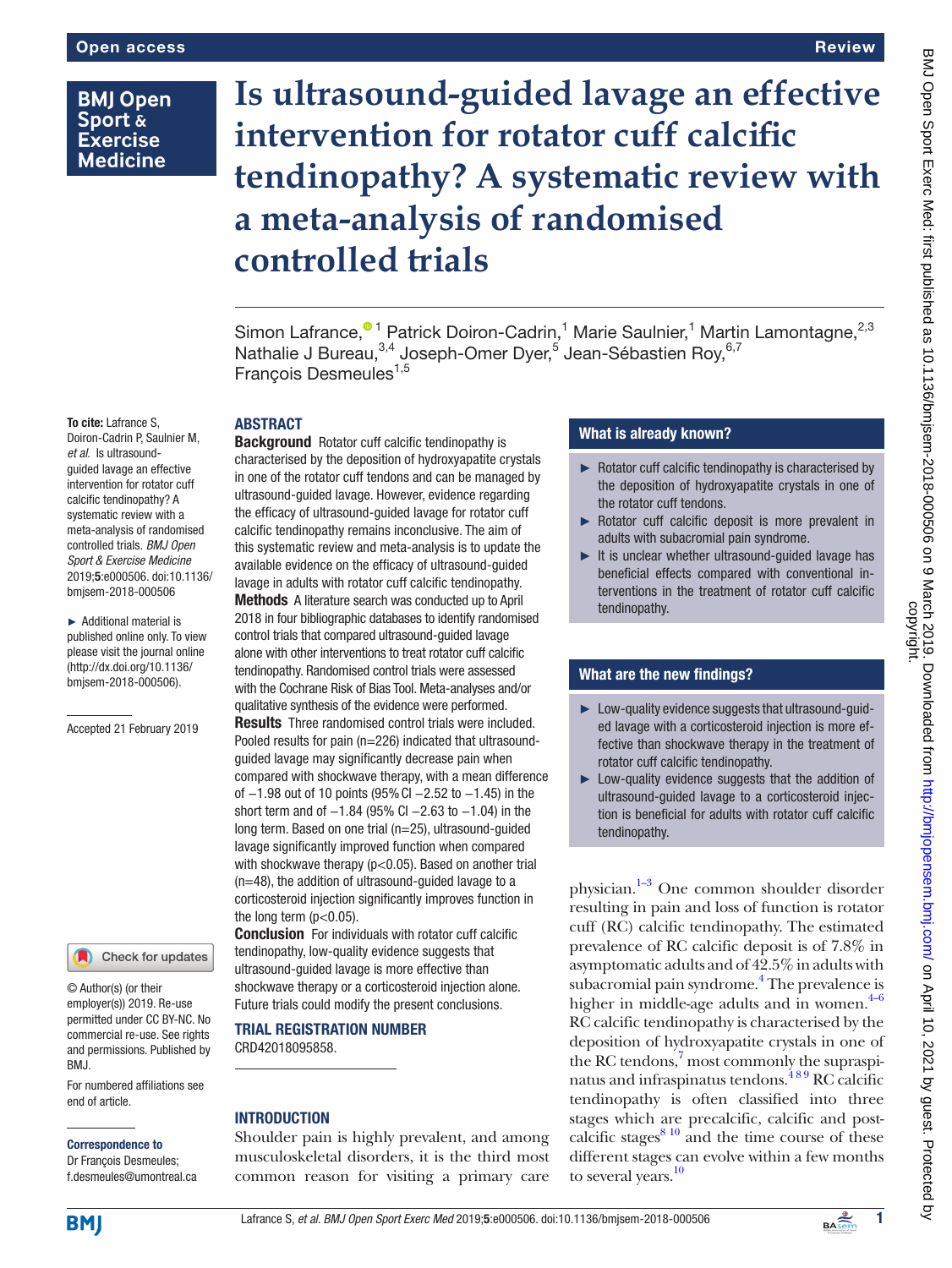Initial conservative treatment of RC calcific tendinopathy consists of physiotherapy including an exercise programme<sup>11</sup> and may also include therapeutic ultrasound[.12](#page-7-6) Oral non-steroidal anti-inflammatory drugs can also be prescribed for pain management.<sup>10</sup> If initial conservative treatment fails, other treatments may be prescribed, as a second-line treatment, such as corticosteroid injections or shockwave therapy. $810$  Arthroscopic debridement may be considered only in severe chronic recalcitrant cases.<sup>[8 10](#page-7-3)</sup>

Ultrasound-guided lavage (US-guided lavage), as a second-line treatment, has gained popularity in the last decades. US-guided lavage is a minimally invasive intervention consisting in the introduction of a needle into the calcific deposit. A saline and/or an anaesthetic solution is then injected into the calcification with several short injections, each followed by release of pressure on the plunger to allow the solution and calcific mate-rial to evacuate back into the syringe.<sup>[8](#page-7-3)</sup> US-guided lavage is often followed by a subacromial corticosteroid injection.<sup>8</sup> Although several studies have investigated the use of US-guided lavage, it is unclear whether this intervention has beneficial effects compared with conventional interventions. There is a lack of standardisation in the definition of the US-guided lavage intervention. $^{13}$  Most reviews on US-guided lavage also included needle fragmentation without lavage.<sup>6</sup> <sup>10</sup> <sup>14</sup> <sup>15</sup> US-guided needle fragmentation is a procedure that is similar to US-guided lavage; however, it does not include the lavage procedure and may not be as efficient for calcification removal. $813$ Pooling of US-guided lavage and needle fragmentation without lavage is then debatable since those two interven-tions are different.<sup>[13](#page-7-7)</sup>

Louwerens *et al*,<sup>[6](#page-7-8)</sup> published a systematic review on the efficacy of interventions for chronic symptomatic RC calcific tendinopathy. However, they included only one randomised control trial (RCT) on US-guided lavage.<sup>[16](#page-7-9)</sup> They concluded that US-guided lavage with a corticosteroid injection was no more effective than a corticosteroid injection alone in terms of function. Two other network meta-analyses have been published more recently in relation to treatments of RC calcific tendinopathy.<sup>10 14</sup> Both reviews recommended the use of US-guided lavage for RC calcific tendinopathy. However, US-guided lavage and US-guided needling fragmentation were pooled together. Moreover, none of these reviews analysed the efficacy of US-guided lavage on self-reported function and the authors did not include all relevant RCTs on this topic. Consequently, an update of the available evidence is warranted.

The aim of this systematic review and meta-analysis was to update the available evidence on the efficacy of US-guided lavage compared with any other interventions in adults with RC calcific tendinopathy.

#### **METHODS**

The study protocol is available online on PROSPERO [\(https://www.crd.york.ac.uk/prospero/](https://www.crd.york.ac.uk/prospero/)).

#### Literature search

An electronic bibliographical search of four databases (Medline, Embase, Cochrane Central and CINAHL) was performed up to April 2018 using terms related to shoulder, RC, tendinopathy, calcified, needling and irrigation (see online [supplemental material](https://dx.doi.org/10.1136/bmjsem-2018-000506) for full strategy). The reference lists of all identified published studies and previous systematic reviews were checked for any additional eligible trials.

#### Study selection

Two reviewers (SL and MS) independently reviewed titles and abstracts to identify trials of interest. Consensus of the two reviewers was needed to include the studies. A third reviewer (PD-C) was available if a consensus was not achieved by the two initial reviewers.

Articles were included if they met the following inclusion criteria: (1) participants were adults diagnosed with RC calcific tendinopathy confirmed by radiography or ultrasound imaging; (2) the intervention included US-guided lavage (specifically lavage and not only fragmentation) alone or in conjunction with another intervention such as a corticosteroid injection; (3) the intervention was compared with a placebo or any other intervention; (4) at least one outcome measure was related to pain, function, health-related quality of life, return to work, satisfaction, a global rating of change or to calcification size; (5) the study was an RCT and (6) was published either in English or in French. Studies were excluded if participants presented a full-thickness RC tear, a postsurgical condition or any other concomitant shoulder, upper limb or neck disorder.

#### Data extraction

Data of included studies were extracted with a standardised form that documented the number of participants, their characteristics, the type of intervention (US-guided lavage alone or in conjunction with another intervention), the control intervention, outcome measures, length of the follow-up and results ([table](#page-2-0) 1). When data were missing, or incomplete, original authors were contacted.

#### Risk of bias appraisal tool

The methodological quality of the included RCTs was assessed using the Cochrane Risk of Bias tool $\frac{17}{17}$  by two independent evaluators (SL and MS). The final score was obtained through consensus. In case of disagreement, a third reviewer (PD-C) was available to achieve a consensus. For each trial, a total final score was also calculated and transformed in percentage allowing a summary measure of the overall risk of bias.

## Data synthesis

Results from studies with similar comparators and outcome measures such as pain, function, quality of life and measures of impairment such range of motion, shoulder strength or size of the calcific deposit were considered for pooling into separate meta-analyses. Pooled mean differences were calculated. Pooled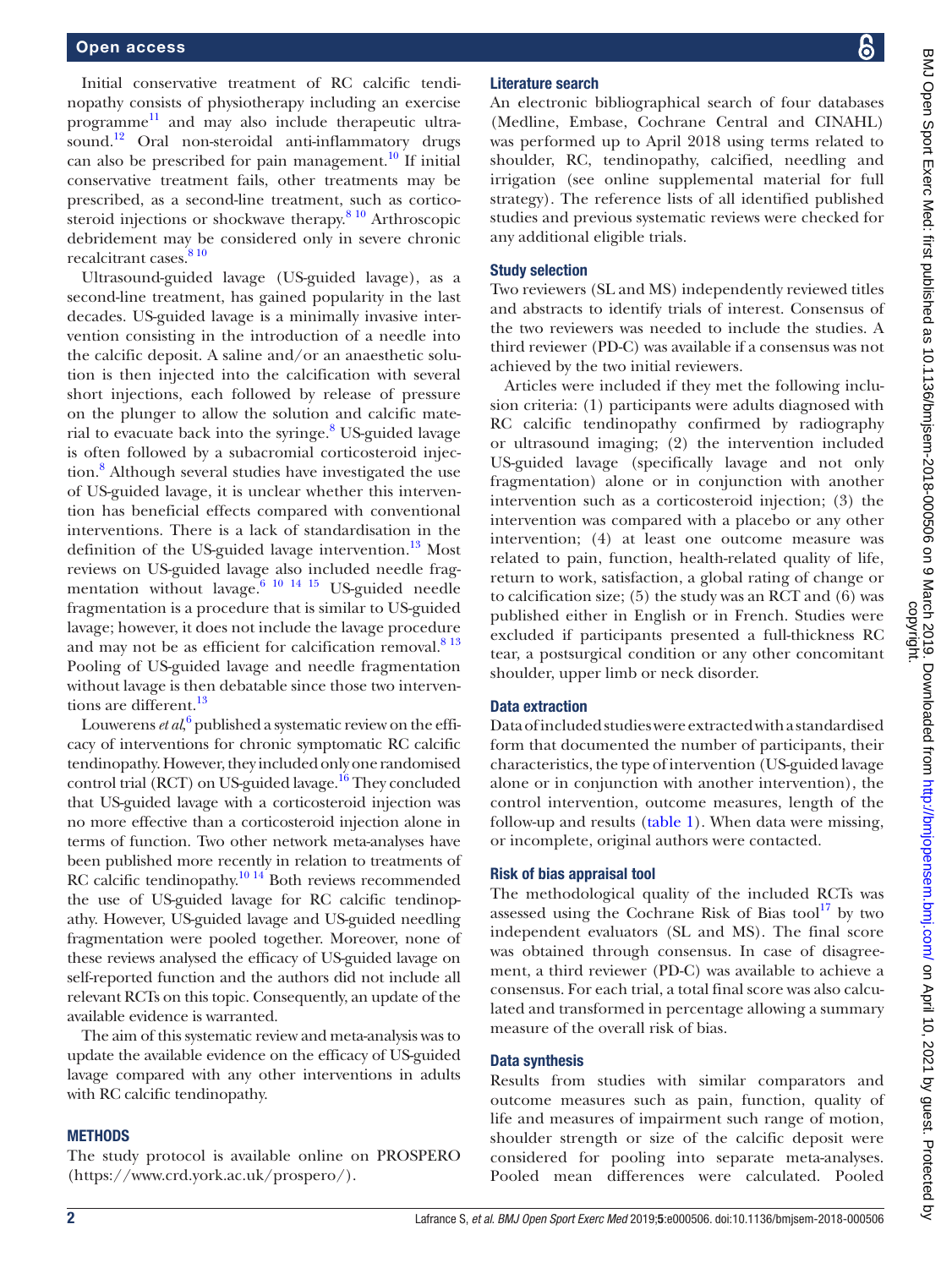<span id="page-2-0"></span>

| ┯<br><b>Table</b>                                     | Characteristics of included studies                                                                                                                                                                                                              |                                                                                                                                                                                                                                                  |                     |                                                            |                                                                     |                                                                                                                                                                                                                                                                                                                                                                                                                                                                       |                                                                                                                                                                                               |                 |
|-------------------------------------------------------|--------------------------------------------------------------------------------------------------------------------------------------------------------------------------------------------------------------------------------------------------|--------------------------------------------------------------------------------------------------------------------------------------------------------------------------------------------------------------------------------------------------|---------------------|------------------------------------------------------------|---------------------------------------------------------------------|-----------------------------------------------------------------------------------------------------------------------------------------------------------------------------------------------------------------------------------------------------------------------------------------------------------------------------------------------------------------------------------------------------------------------------------------------------------------------|-----------------------------------------------------------------------------------------------------------------------------------------------------------------------------------------------|-----------------|
| Study                                                 | Participants                                                                                                                                                                                                                                     | Interventions                                                                                                                                                                                                                                    | z                   | Outcome                                                    | Follow-up                                                           | Main results (95% CI)                                                                                                                                                                                                                                                                                                                                                                                                                                                 | Conflict of interest                                                                                                                                                                          | Risk of<br>bias |
| De Boer et al<br>$2017^{18}$                          | previously failed conservative treatment,<br>Adults with chronic shoulder pain (more<br>than 6 months), confirmed calcification<br>in the RC tendons on radiography,<br>mean age=53 (48% female)                                                 | and a corticosteroid<br>of Depo-Medrol 40<br>(4 sessions over 4<br>Intervention: US-guided lavage<br>mg/mL and lidocaine 1%)<br>Control: RSWT<br>injection (1 mL<br>with aspiration<br>weeks)                                                    | $\overline{4}$<br>Ξ | Pain (NRS)<br>CMS<br><b>OSS</b>                            | 12 months<br>6 weeks<br>and                                         | Mixed model showed a significant interaction for<br>CMS at 6 weeks in favour of US-guided lavage<br>Mean difference in score, US-guided lavage vs<br>Mean difference in score, US-guided lavage vs<br>Pain (NRS): -1.60 (-3.75 to 0.55) p=0.14<br>Pain (NRS): -0.20 (-3.84 to 3.44) p=0.91<br>OSS: 4.10 (-15.01 to 23.21) p=0.67<br>CMS: 11.70 (0.01 to 23.39) p=0.05*<br>OSS: 2.30 (-7.74 to 12.34) p=0.65<br>RSWT at 12 months:<br>RSWT at 6 weeks:<br>$(p=0.02)^*$ | None                                                                                                                                                                                          | 43%             |
| al 2013 and<br>de Witte et<br>$2017^{16}$             | previously failed conservative treatment,<br>Adults (18 to 65 years old) with chronic<br>mm in the RC tendons on radiography,<br>confirmed calcification of more than 3<br>shoulder pain (more than 3 months),<br>mean age=52.0±7.3 (52% female) | with aspiration and a corticosteroid<br>mg/mL, 1 mL of Depo-Medrol 40<br>injection (5 mL of bupivacaine 5<br>Control: corticosteroid injection<br>Intervention: US-guided lavage<br>mg/mL and lidocaine 1%)<br>$\widehat{\tau}$<br>same as group | <b>23</b><br>25     | Calcification<br><b>WORC</b><br><b>DASH</b><br>CMS<br>size | 60 months<br>12 months<br>3 months,<br>6 months,<br>6 weeks,<br>and | In mixed-model analysis, the mean overall effect<br>guided lavage vs corticosteroid injection at 12<br>Calcification size (mm): -6.50 (-9.94 to -3.06)<br>Mean difference in change-from-baseline US-<br>of US-guided lavage on final score:<br>DASH: no significant effect<br>WORC: 33.1 (8.1 to 58.0)*<br>CMS: 17.9 (2.0 to 33.7)*<br>$p<0.01*$<br>months:                                                                                                          | funded by ZonMw,<br>and Development<br>of a larger project<br>This study is part<br>Health Research<br>the Netherlands<br>Organisation for<br>(NOW) and the<br>Dutch Arthritis<br>Association | 79%             |
| Del Castillo-<br>Gonzalez et<br>al 2016 <sup>20</sup> | Adults with chronic shoulder pain (more<br>than 6 months), confirmed calcification<br>clinical examinations, radiography and<br>of at least 5 mm in the RC tendon by<br>ultrasound, mean age=49±7 (68%<br>female)                                | with aspiration and a corticosteroid<br>2% and 2+5 mL of triamcinolone)<br>(8 sessions over 4<br>njection (10 mL of mepivacaine<br>Intervention: US-guided lavage<br>Control: ESWT<br>weeks)                                                     | 121<br>80           | Calcification<br>Pain (VAS)<br>size                        | 12 months<br>3 months,<br>6 months<br>and                           | Calcification size (mm): -2.03 (-3.26 to -0.80)<br>Calcification size (mm): -3.11 (-4.53 to -1.69)<br>Pain (VAS): US-guided lavage: -2.01 (-2.56<br>Mean difference in score, US-guided lavage vs<br>Mean difference in score, US-guided lavage vs<br>Pain (VAS): -1.92 (-2.73 to -1.11) p<0.01*<br>to $-1.46$ ) p<0.01*<br>ESWT at 12 months:<br>ESWT at 3 months:<br>$p < 0.01*$<br>$p < 0.01*$                                                                     | None                                                                                                                                                                                          | 43%             |
|                                                       | shockwave therapy; UGL, ultrasound-guided lavage; VAS, Visual analogue scale; WORC, Western Ontario Rotator Cuff.<br>"Statistically significant ps0.05.                                                                                          |                                                                                                                                                                                                                                                  |                     |                                                            |                                                                     | CMS, Constant-Murley Score; DASH, Disability of the Arm, Shoulder and Hand; ESWT, extracorporeal shockwave therapy; NRS, numerical rating scale; OSS, Oxford Shoulder Score; RC, rotator cuff; RSWT, radial                                                                                                                                                                                                                                                           |                                                                                                                                                                                               |                 |

BMJ Open Sport Exerc Med: first published as 10.1136/bmjsem-2018-000506 on 9 March 2019. Downloaded from http://bmjopensem.bmj.com/ on April 10, 2021 by guest. Protected by<br>copyright. BMJ Open Sport Exerc Med: first published as 10.1136/bmjsem-2018-000506 on 9 March 2019. Downloaded from Amthp://bmjopensem.bmj.com/ on April 10, 2021 by guest. Protected by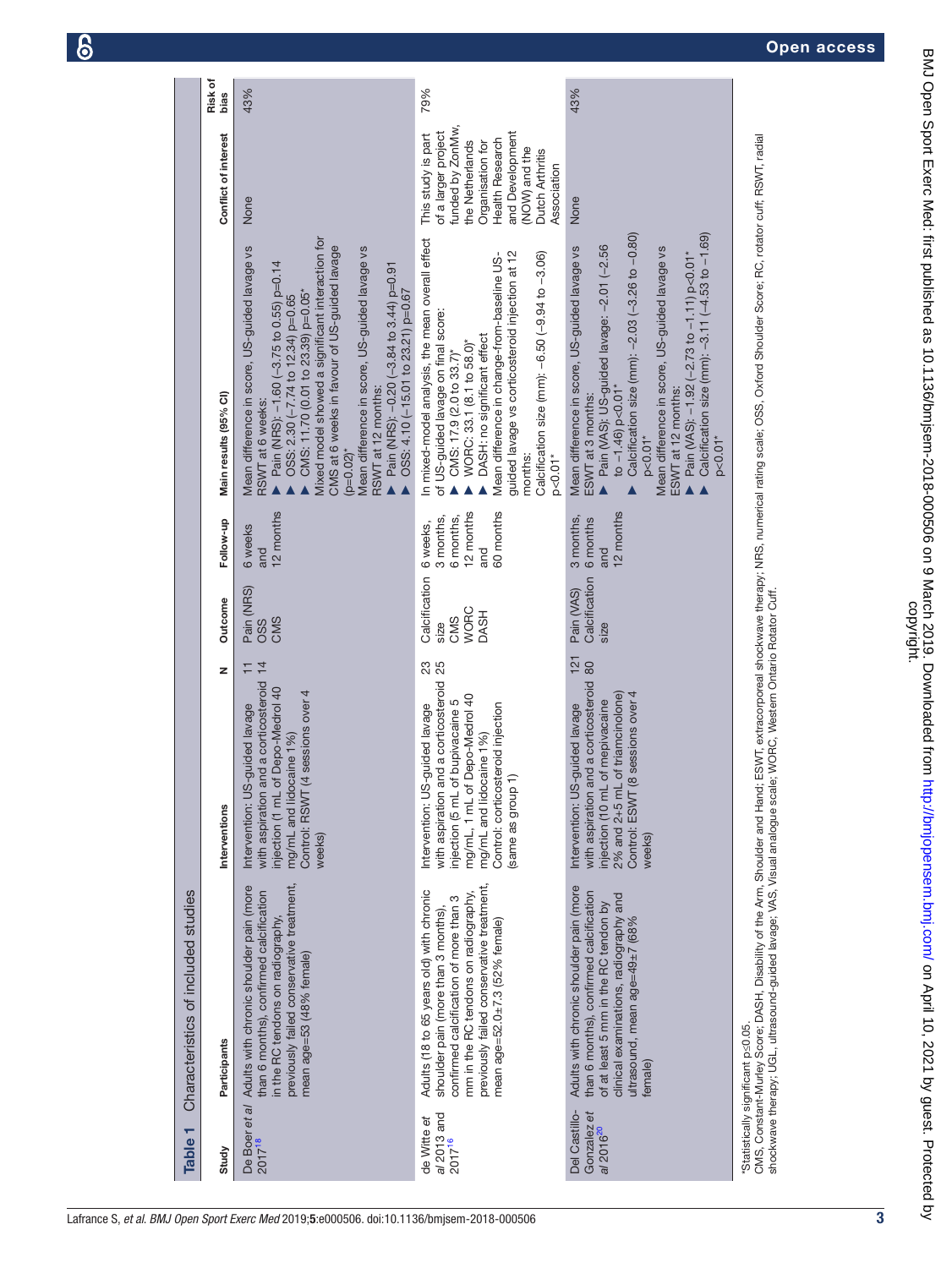

<span id="page-3-0"></span>Figure 1 Schematic breakdown of literature search results. RCT, randomised controlled trial.

estimates with 95% CIs were calculated using Review Manager (RevMan V.5.3; The Cochrane Collaboration, Copenhagen, Denmark). Alpha level was set at 0.05. The inverse variance method was used to weigh each study. Analyses were performed with fixed effects. Visual inspection of the forest plots was performed. Only meta-analyses without a significant degree of heterogeneity were kept and reported  $(\chi^2 p > 0.10)$  and  $I^2 < 60\%$ ). When SDs from original studies were missing, estimations were made using Review Manager and according to the Cochrane Collaboration recommendations on how to handle missing data.<sup>[17](#page-7-10)</sup> For studies not included in the meta-analyses, a qualitative analysis was performed.

## **RESULTS**

From the nine potentially relevant articles identified through titles and abstract review, three RCTs met the eligibility criteria after full-text review,<sup>16 18-20</sup> one including the original publication and a 5-year follow-up<sup>16</sup> <sup>19</sup> ([figure](#page-3-0) 1). Characteristics of included studies are presented in [table](#page-2-0) 1.

In every RCT, the population was composed of adults with chronic RC calcific tendinopathy of at least  $3^{16}$  19 to 6 months' duration.<sup>18 20</sup> RC calcific tendinopathy was confirmed by radiography and/or ultrasound. The mean age of participants ranged from 49 to 53 years. In two trials, the population was strictly composed of participants who previously failed a conservative treatment.<sup>[16 18 19](#page-7-9)</sup>

#### Interventions and comparators

One RCT compared US-guided lavage with aspiration and a corticosteroid injection to a corticosteroid injection alone.<sup>[16 19](#page-7-9)</sup> Two RCTs compared US-guided lavage with aspiration followed by a corticosteroid injection to shockwave therapy. De Boer *et al*[18](#page-7-11) used radial shockwave therapy for four sessions while Del Castillo-Gonzalez *et*   $a\ell^{0}$  used extracorporeal shockwave therapy (ESWT) for eight sessions.

#### Outcome measures

For pain assessment, one RCT used a visual analogue scale<sup>20</sup> and one used the numerical rating scale.<sup>18</sup> However, the method to assess pain was not further described in either studies. For self-reported function, the study by De Boer *et al*<sup>[18](#page-7-11)</sup> used the Oxford Shoulder Score while the study by de Witte  $et \t a l^{16}$  used the Western Ontario Rotator Cuff questionnaire (WORC) and the Disability of the Shoulder, Arm and Hand questionnaire (DASH). These two RCTs also reported the Constant-Murley Score (CMS) which is a composite functional measure with sections on pain, function, strength and ROM. Two RCTs also monitored the reduction in the calcification size  $\text{(mm)}$ .<sup>[16 19 20](#page-7-9)</sup>

## Risk-of-bias appraisal

The Cochrane risk-of-bias tool mean score across all included RCTs was 55%±17%. One study was considered at low risk of bias with a total score of  $79\%$ ,  $^{16\,19}$  and the two other studies were considered at high risk of bias with total scores of  $43\%$ .<sup>18 20</sup> Blinding of the personnel was not possible due to the nature of the intervention while participants and assessor blinding was achieved in only one  $\widehat{RCT}^{16\ 19}$  As other sources of bias, a noticeable discrepancy between baseline scores across the intervention and the control groups was observed in the RCT published by de Witte *et al*. [16 19](#page-7-9) However, their analyses were conducted while adjusting for this potential confusion bias. In the trial published by De Boer *et al*,<sup>[18](#page-7-11)</sup> an important proportion of participants (36%) in the shockwave group did not complete the study due to adverse events (figures [2 and 3](#page-4-0)).

# Efficacy of US-guided lavage with a corticosteroid injection compared to shockwave therapy

## Pain-related outcomes

Two high risk of bias RCTs assessed the efficacy of US-guided lavage with a corticosteroid injection compared with shockwave therapy on pain. $18\frac{20}{20}$  The two RCTs were pooled together into two meta-analyses ([figure](#page-5-0) 4). The mean differences between groups showed a significant effect in favour of US-guided lavage with a corticosteroid injection for pain reduction in the short term (at 6 weeks or 3 months,  $p<0.01$ ) and at 12 months (p<0.01). The mean difference was −1.84 out 10 points (95% CI −2.52 to −1.45) for short-term effects and −1.96 out of 10 points (95% CI −2.63 to −1.04) at 12 months. The magnitude of these differences is above the minimal clinically important difference (MCID) of 1.4 for shoulder pain.<sup>[21](#page-7-13)</sup>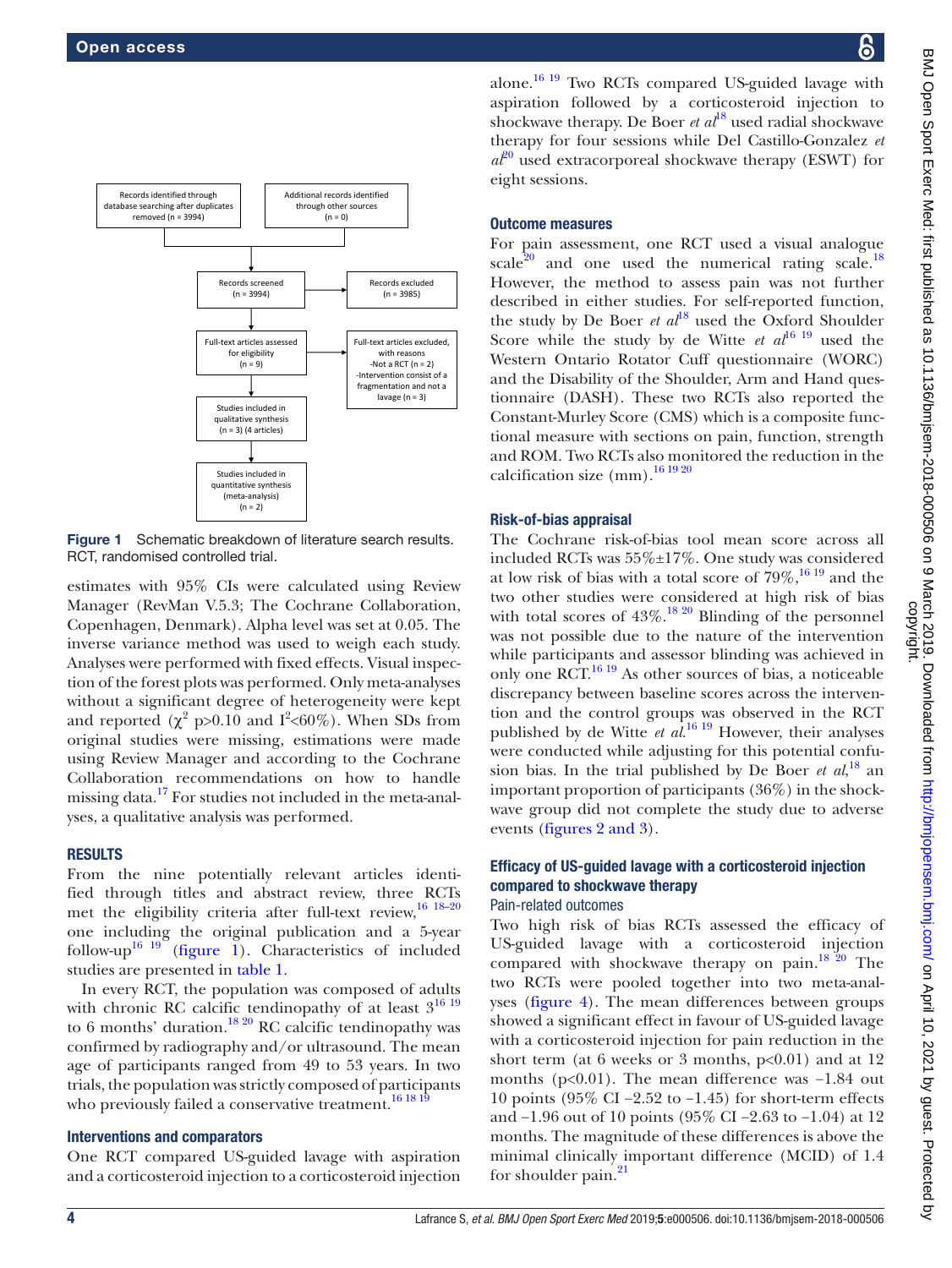

<span id="page-4-0"></span>Figure 2 Detailed methodological assessment of included studies using the Cochrane risk-of-bias tool. Green: low risk of bias, red: high risk of bias, yellow: unclear or unknown risk of bias.

#### Functional related outcomes

The high risk of bias RCT by De Boer *et al*<sup>18</sup> assessed the efficacy of US-guided lavage with a corticosteroid injection compared with shockwave therapy (RSWT) on self-reported function. The Oxford Shoulder Score improved in both groups at 6 weeks and 12 months; however, no significant statistical differences between groups were observed  $(p \ge 0.05)$ . For the CMS, the mean difference in final score was significantly higher for the US-guided lavage group by 11.7 out of 100 points (95% CI 0.01 to 23.39,  $p<0.05$ ) at 6 weeks. Their analysis also showed a significant statistical difference between groups in the CMS in favour of the US-guided lavage at 6 weeks (p=0.02). The magnitude of the differences observed is within the range of previously reported MCID for the CMS which varies between  $10.4^{22}$  and 18 points.<sup>23</sup>



Figure 3 Risk-of-bias graph: review authors' judgements about each risk-of-bias item, presented as percentages across all included studies.

## Calcification size

The high risk of bias RCT by Del Castillo-Gonzalez *et*  $a\ell^{0}$ also assessed the efficacy of US-guided lavage with a corticosteroid injection compared with shockwave therapy (ESWT) on calcification size reduction. Both interventions lead to statistically significant reductions in the calcification size over time  $(p<0.01)$ . However, the mean differences between groups showed a significant effect in favour of US-guided lavage with a corticosteroid injection compared with shockwave therapy to decrease calcification size at 3, 6 and 12 months  $(p<0.01)$ .

## Efficacy of US-guided lavage with a corticosteroid injection compared with a corticosteroid injection alone Functional related outcome

The low risk of bias RCT by de Witte *et al*<sup>16 19</sup> assessed the efficacy of US-guided lavage combined with a corticosteroid injection compared with a corticosteroid injection alone on functional related outcome. At 12 months, both groups improved. The mean overall effect of US-guided lavage compared with a corticosteroid injection for the CMS at 12 months was 17.9 out of 100 points (95% CI 2.0 to 33.7) while the effect on the WORC score at 12 months was 33.1 out of 100 points (95% CI 8.1 to 58.0). There was no significant difference between groups on the DASH score ( $p \ge 0.05$ ). The magnitude of the differences observed for the CMS is within the range of previously reported MCID which varies between  $10.4^{22}$  and 18 points[.23](#page-7-15) For the WORC, the magnitude of the difference is above previously reported MCID which varies between  $13.1^{24}$  to 14.3 points.

## Calcification size

De Witte *et al*<sup>16 19</sup> also assessed the efficacy of US-guided lavage with a corticosteroid injection compared with a corticosteroid injection in terms of calcification size reduction. A statistically significant change-from-baseline difference was observed in favour of the US-guided lavage group at 12 months, with a mean difference of 6.50 mm (95% CI 9.94 to 3.06, p<0.01). No statistically significant difference was observed at 60 months between both interventions (p=0.86).

## Adverse effects, treatment cross-over and lost to follow-up results from all included studies

No serious adverse events were reported in all three RCTs. In the RCT published by de Boer *et al*,<sup>18</sup> 1 of the 11 (9%) participants in the US-guided lavage decided to change treatment due to consistent pain whereas five participants (36%) from the shockwave group decided to change treatment due to consistent pain. After 6 weeks, the Data Safety Monitoring Board decided to stop further enrolment in the study because of reported higher pain in the shockwave group. In the RCT published by Del Castillo-Gonzalez  $et al<sup>20</sup>$  $et al<sup>20</sup>$  $et al<sup>20</sup>$  no patient reported complications other than a slight discomfort due to the ESWT. However, 38 participants (31%) from the shockwave group did not complete the intended treatment. Three participants in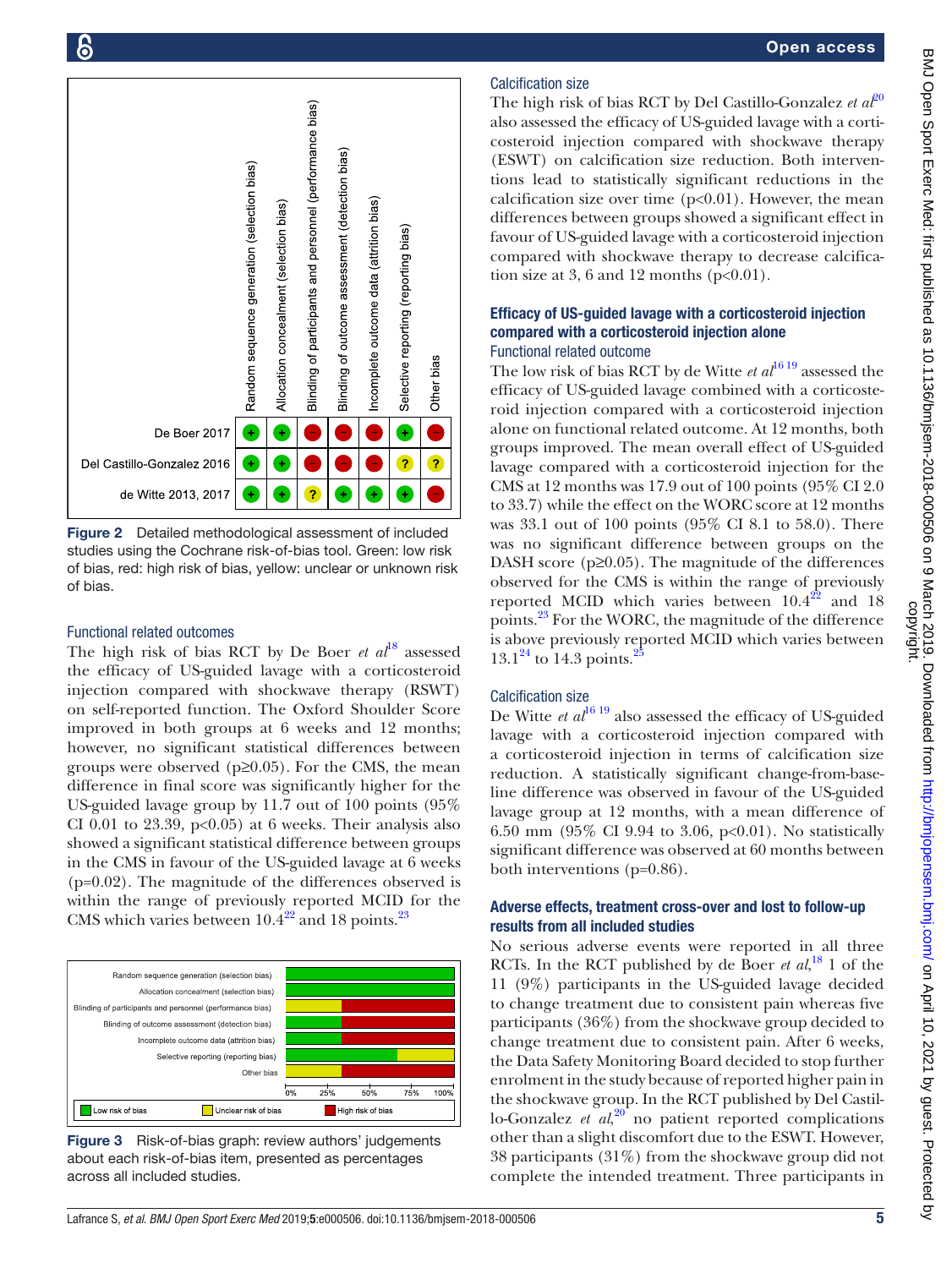

<span id="page-5-0"></span>Test for subgroup differences: Chi<sup>2</sup> = 0.09, df = 1 (P = 0.76),  $I^2 = 0\%$ 

Figure 4 Forest plots of pooled studies ultrasound-guided lavage with a corticosteroid injection to shockwave therapy for change in pain in patient with chronic rotator cuff calcific tendinopathy. The squares are mean differences and the diamonds are pooled mean difference with 95% CIs. UGL, ultrasound-guided lavage.

the ESWT group did not attend a follow-up appointment compared with one in the US-guided lavage. These two studies did not analyse results according to the intentionto-treat principle. In the RCT published by de Witte *et al*, [16 19](#page-7-9) two participants developed a frozen shoulder in the US-guided lavage. Four of the 23 participants in the US-guided lavage underwent either a second US-guided lavage (n=3) or a surgical intervention (n=1) while 16 of the 25 participants in the corticosteroid injection group underwent either a US-guided lavage (n=13) or a surgical intervention (n=3).

## **DISCUSSION**

The aim of this systematic review was to assess the efficacy of US-guided lavage for RC calcific tendinopathy. Three RCTs were included; one RCT was considered at low risk of bias and the two other trials were considered at high risk of bias.

Based on our meta-analyses of two RCTs with high risk of bias, there is low-quality evidence that US-guided lavage with a corticosteroid injection is more effective than shockwave therapy to reduce pain. The magnitude of the effect is probably clinically important in the short term since the mean difference is above the MCID. However, in the long term, it may or may not be clinically important since the MCID is comprised within the measured CI. These results need to be interpreted with caution since in both studies, the pain outcome was not clearly defined, and only per-protocol analyses were reported which may modify the magnitude of the observed effect.

Based on one high risk of bias  $RCT<sub>18</sub>$  $RCT<sub>18</sub>$  $RCT<sub>18</sub>$ , there is low-quality evidence that US-guided lavage with a corticosteroid injection is more effective than shockwave therapy to improve function at 6 weeks based on the CMS. The magnitude of the difference observed may or may not be considered clinically important since it is within the range of previously reported MCID. However, no statistical difference between the two groups was observed on the Oxford Shoulder Score at 6 weeks and

12 months. Again, these results need to be interpreted with caution and more high-quality trials are needed to formally conclude on the superiority of US-guided lavage compared with shockwave therapy.

Based on one high risk of bias RCT,<sup>[20](#page-7-12)</sup> US-guided lavage with a corticosteroid injection is more effective than shockwave to reduce calcification size at different time points. Although previous epidemiological studies observed that the presence of a calcific deposit correlates with shoulder pain especially if the deposit is large,  $4\frac{26\frac{27}{2}}{27}$ it remains unclear if a reduction in the calcification size leads to pain reduction or to a functional improvement which are the most relevant outcomes to focus on when determining if US-guided lavage is efficacious to treat patients with RC calcific tendinopathy. Then, calcification size may be relevant to look at in a trial but only as a secondary outcome.

While our conclusions, based on low-quality evidence, state that US-guided lavage is to be preferred over shockwave therapy, previous meta-analyses for shockwave therapy conclude that it is superior to a placebo to improve function and to decrease the calcification size in individuals with chronic RC calcific tendinopathy.<sup>[6](#page-7-8)</sup> Then, it may still be clinically relevant to offer to patients a less invasive intervention such as shockwave therapy. Therefore, it is recommended to consider shockwave therapy and US-guided lavage when the initial conservative treatment fails, while arthroscopic surgery should only be considered as a last option.<sup>1</sup>

Based on one low risk of bias  $RCT$ ,<sup>[16 19](#page-7-9)</sup> the addition of US-guided lavage to a corticosteroid injection appears to be more beneficial to improve function. The magnitude of the difference could be considered clinically important. Yet the measured effect was not consistently observed for all functional outcome measures and therefore more methodologically sound trials are warranted to formally conclude regarding US-guided lavage efficacy.

In regard to pain outcome, our results strengthen the conclusions of the reviews of Arirachakaran *et al*[14](#page-7-19) and Wu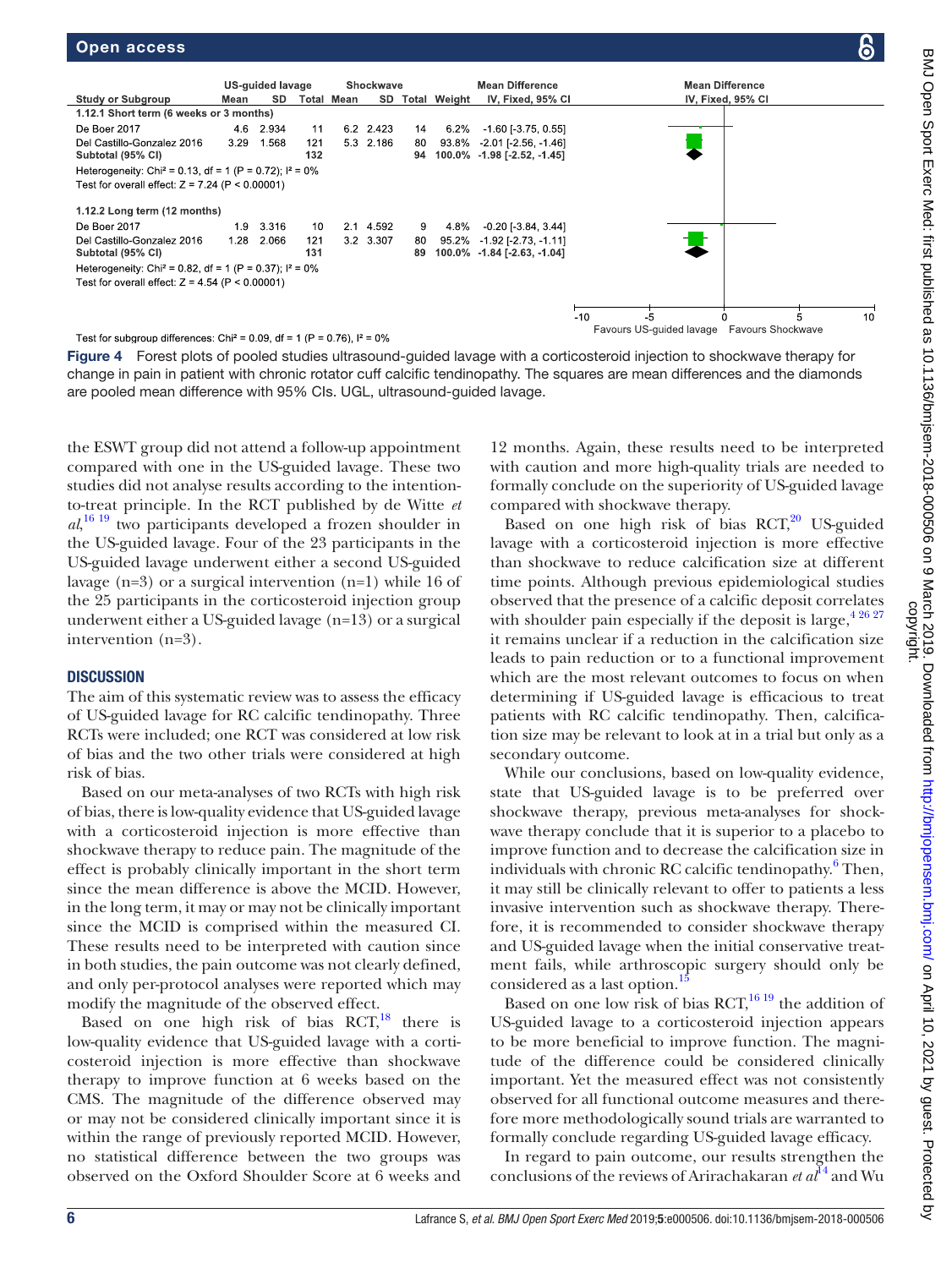*et al*. [10](#page-7-4) However, our results related to function contrast with those from Arirachakaran *et al*. [14](#page-7-19) It is important to highlight that Arirachakaran *et al*<sup>14</sup> performed a network meta-analysis including only one RCT on US-guided lavage. $\frac{16}{16}$  $\frac{16}{16}$  $\frac{16}{16}$  They performed a direct comparison between US-guided lavage and a corticosteroid injection and indirect comparisons with a placebo and to US-guided needling fragmentation with shockwave which needs to be interpreted cautiously.<sup>17</sup> We also excluded two RCTs which had been previously included in other systematic review because the intervention consisted of US-guided needling fragmentation and not US-guided lavage.<sup>[28 29](#page-7-20)</sup> In the RCT published by Kim *et al*, [28](#page-7-20) US-guided needling was found to be statistically more effective than extracorporeal shockwave therapy to improve function and to decrease pain at 1 year but not at 23 months. Moreover, US-guided needling was more effective to decrease calcification size at 23 months. In the other RCT on US-guided needling, Krasny  $et \t a t^{29}$  $et \t a t^{29}$  $et \t a t^{29}$  observed that the addition of US-guided lavage to ESWT further improved function at a mean 4.1 months. There was no between group statistical difference in calcification size; still the rate of complete disappearance of calcium deposit was statistically higher in the US-guided needling group at a mean 4.1 months. It would be interesting to compare US-guided needling with US-guided lavage on pain and on function in a future RCT.

It is also important to highlight that the population in this systematic review was composed of patient with chronic RC calcific tendinopathy with symptoms for at least 3 months. The results from this systematic review with meta-analyses might not translate into acute or subacute RC calcific tendinopathy.

The diagnostic criteria in the included studies are also debatable. The calcification size is likely an important diagnostic criteria since larger RC calcifications tend to be more often symptomatic. $427$  However, de Witte *et al*<sup>16 19</sup> used only 3 mm as a minimal calcification size while Del-Castillo Gonzalez *et al*<sup>20</sup> used 5 mm. De Boer  $et al^{18}$  did not include a minimal calcification size in the diagnostic criteria. Positive power Doppler signal within the RC calcific deposit has been associated with pain. $27$ However, none of the three RCTs used Doppler signal as a diagnostic criteria. Then, we can hypothesise that some participants in these three RCTs were not symptomatic because of the calcification deposit. The position of the calcification size on the tendon could also be of diagnostic value since a calcification in the middle of the tendon or at the articular surface could be less symptomatic than a calcification on the bursal surface of the tendon. Future studies may want to use Doppler signal as a diagnostic criteria and stratify their results based on the calcification size and the position of the calcification deposit on the tendon.

Initial conservative care involving an exercise programme with or without the use of medications may be the treatment of choice for acute and subacute RC calcific tendinopathy since it is less invasive than

US-guided lavage or a corticosteroid injection. However, this statement is not based on any RCT and further research should confirm what is the best initial conservative care for acute and subacute RC calcific tendinopathy.

No serious adverse effect was reported in the included trials. However, the small sample sizes are an important limit to this analysis since serious adverse effects such as infection are rare, and trials were likely underpowered to detect these differences between treatments. Although it is reported in the literature from systematic reviews on observational studies that US-guided lavage is a safe technique,[30 31](#page-7-23) it remains to be fully answered in adequately powered RCTs. More pain has been reported with shockwave treatment, which needs to be considered when choosing this modality.

#### Strengths and limitations

Strengths of this review include the use of four important databases, a thorough search strategy and the use of the validated Cochrane risk-of-bias tool. However, this review also has limitations. The small sample size and the high risk of bias of two of the three articles are two important limitations of this review which limits the strength of our conclusions. Our meta-analysis only includes two RCTs, with the analysis heavily based on one RCT. The absence of comparison with a conservative treatment involving physical therapy with an exercise programme is another limitation of this systematic review.

#### **CONCLUSION**

In individuals with chronic RC calcific tendinopathy, low-quality evidence suggests that US-guided lavage with a corticosteroid injection is more effective than shockwave therapy to reduce pain in the short and long term and to improve function in the short term and that these effects may or may not be clinically important. Low-quality evidence suggests that the addition of US-guided lavage to a corticosteroid injection is beneficial to improve function at 12-month follow-up and that this effect may or may not be clinically important. Further studies could modify the present conclusions.

#### Author affiliations

<sup>1</sup> Maisonneuve-Rosemont Hospital Research Center, University of Montreal Affiliated Research Center, Montreal, Canada

<sup>2</sup>Department of Medicine, Faculty of Medicine, University of Montreal, Montreal, Canada

<sup>3</sup>University of Montreal Hospital Center Research Center (CRCHUM), Montreal, Canada

4 Department of Radiology, Oncology and Nuclear Medicine, Faculty of Medicine, University of Montreal, Montreal, Canada

<sup>5</sup>School of Rehabilitation, Faculty of Medicine, University of Montreal, Montreal, Canada

6 Department of Rehabilitation, Faculty of Medicine, Laval University, Quebec, Canada

<sup>7</sup> Center for Interdisciplinary Research in Rehabilitation and Social Integration (CIRRIS), Quebec, Canada

Contributors SL: designed the study protocol, performed the literature search, selected the articles of interest, performed the risk-of-bias analysis, extracted and analysed the data, and is the first author of the article. PD-C: assisted SL in the